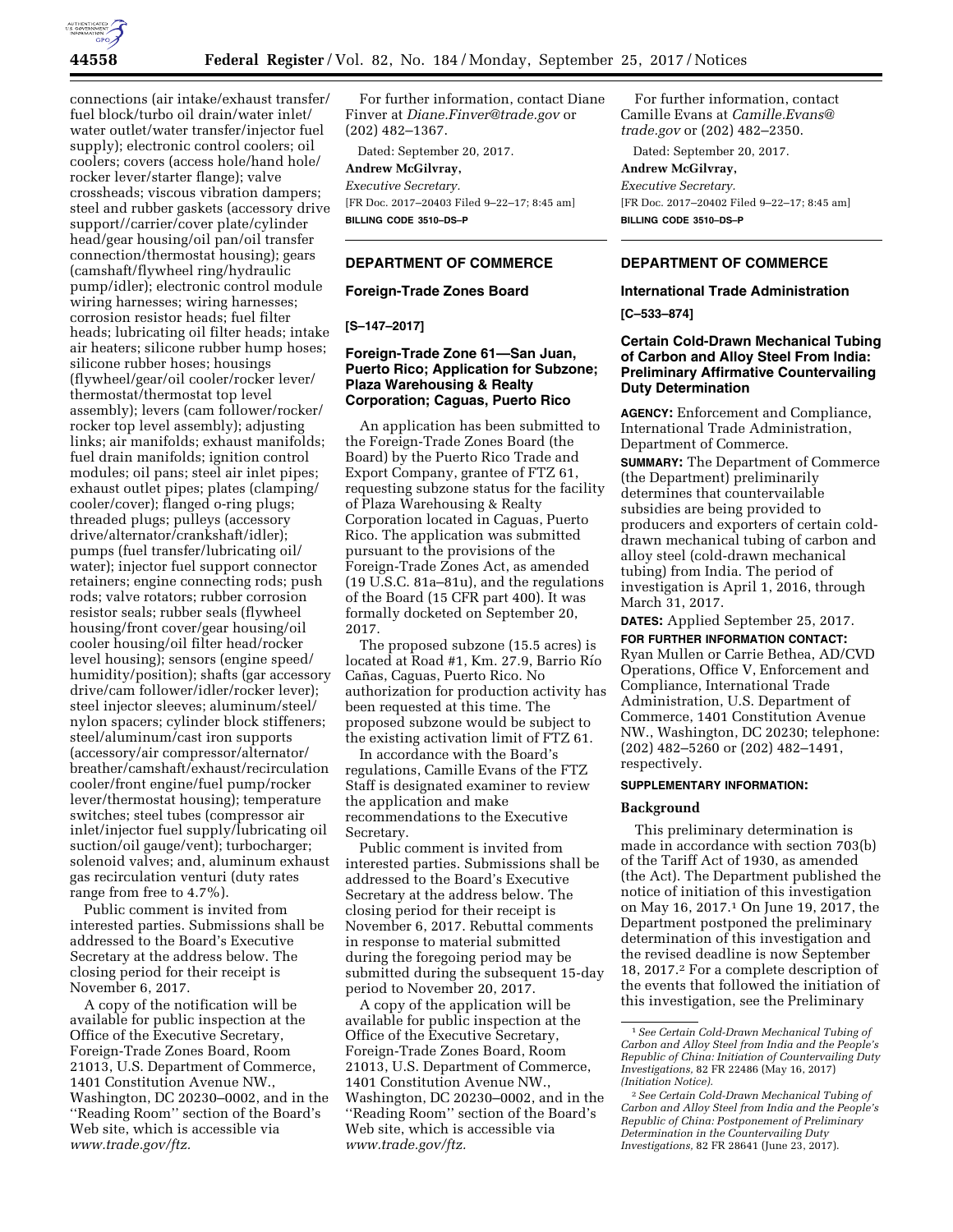Decision Memorandum.3 A list of topics discussed in the Preliminary Decision Memorandum is included as Appendix II to this notice. The Preliminary Decision Memorandum is a public document and is on file electronically via Enforcement and Compliance's Antidumping and Countervailing Duty Centralized Electronic Service System (ACCESS). ACCESS is available to registered users at *[http://](http://access.trade.gov) [access.trade.gov](http://access.trade.gov)*, and is available to all parties in the Central Records Unit, Room B8024 of the main Department of Commerce building. In addition, a complete version of the Preliminary Decision Memorandum can be accessed directly at *[http://enforcement.trade.gov/](http://enforcement.trade.gov/frn/)  [frn/.](http://enforcement.trade.gov/frn/)* The signed and electronic versions of the Preliminary Decision Memorandum are identical in content.

## **Scope of the Investigation**

The product covered by this investigation is cold-drawn mechanical tubing from India. For a complete description of the scope of this investigation, *see* Appendix I.

## **Scope Comments**

In accordance with the preamble to the Department's regulations,<sup>4</sup> the *Initiation Notice* set aside a period of time for parties to raise issues regarding product coverage, (*i.e.*, scope).5 Certain interested parties commented on the scope of the investigation as it appeared in the Initiation Notice. The Department intends to issue its preliminary decision regarding comments concerning the scope of the AD and CVD investigations in the preliminary determination of the companion AD investigation.

#### **Methodology**

The Department is conducting this investigation in accordance with section 701 of the Act. For each of the subsidy programs found countervailable, the Department preliminarily determines that there is a subsidy, *i.e.*, a financial contribution by an ''authority'' that gives rise to a benefit to the recipient, and that the subsidy is specific.<sup>6</sup>

## **Facts Otherwise Available**

The Department relied, in part, on facts otherwise available on the record in making its determinations, pursuant to section 776(a)(1) and 776(a)(2)(A)(B) & (C) of the Act, because the Government of India withheld necessary information which had been requested by the Department, thereby significantly impeding the proceeding. Furthermore, because the Government of India failed to act to the best of its ability in providing information requested for 11 subsidy programs, the Department drew an adverse inference where appropriate in selecting from among the facts otherwise available.7 For further information, *see* ''Use of Facts Otherwise Available and Adverse Inferences'' in the Preliminary Decision Memorandum.

### **All-Others Rate**

Sections 703(d) and 705(c)(5)(A) of the Act provide that in the preliminary determination, the Department shall determine an estimated all-others rate for companies not individually examined. This rate shall be an amount equal to the weighted average of the estimated subsidy rates established for those companies individually examined, excluding any zero and *de minimis* rates and any rates based entirely under section 776 of the Act.

In this investigation, the Department calculated individual estimated countervailable subsidy rates for Goodluck India Limited (Goodluck) and Tube Investments of India Limited (Tube Investments) that are not zero, *de minimis*, or based entirely on facts otherwise available. The Department calculated the all-others rate using a weighted average of the individual estimated subsidy rates calculated for the examined respondents using each company's publicly-ranged values for the merchandise under consideration.8

# **Preliminary Determination**

The Department preliminarily determines that the following estimated countervailable subsidy rates exist:

| Company                           | Subsidy<br>rate<br>(%) |
|-----------------------------------|------------------------|
| Goodluck India Limited            | 8.09                   |
| Tube Investments of India Limited | 3.04                   |
| All-Others                        | 5.99                   |

## **Suspension of Liquidation**

In accordance with section  $703(d)(1)(B)$  and  $(d)(2)$  of the Act, the Department will direct U.S. Customs and Border Protection (CBP) to suspend liquidation of entries of subject merchandise as described in the scope of the investigation section entered, or withdrawn from warehouse, for consumption on or after the date of publication of this notice in the **Federal Register**. Further, pursuant to 19 CFR 351.205(d), the Department will instruct CBP to require a cash deposit equal to the rates indicated above.

#### **Disclosure**

The Department intends to disclose its calculations and analysis performed to interested parties in this preliminary determination within five days of its public announcement, or if there is no public announcement, within five days of the date of this notice in accordance with 19 CFR 351.224(b).

### **Verification**

As provided in section 782(i)(1) of the Act, the Department intends to verify the information relied upon in making its final determination.

#### **Public Comment**

Case briefs or other written comments may be submitted to the Assistant Secretary for Enforcement and Compliance no later than seven days after the date on which the last verification report is issued in this investigation. Rebuttal briefs, limited to issues raised in case briefs, may be submitted no later than five days after the deadline date for case briefs.9 Pursuant to 19 CFR 351.309(c)(2) and (d)(2), parties who submit case briefs or rebuttal briefs in this investigation are encouraged to submit with each argument: (1) A statement of the issue; (2) a brief summary of the argument; and (3) a table of authorities.

Pursuant to 19 CFR 351.310(c), interested parties who wish to request a

<sup>3</sup>*See* Memorandum, ''Decision Memorandum for the Preliminary Determination of the Countervailing Duty Investigation of Certain Cold-Drawn Mechanical Tubing of Carbon and Alloy Steel from India,'' dated concurrently with, and hereby adopted by, this notice (Preliminary Decision Memorandum).

<sup>4</sup>*See Antidumping Duties; Countervailing Duties, Final Rule,* 62 FR 27296, 27323 (May 19, 1997). 5*See Initiation Notice.* 

<sup>6</sup>*See* sections 771(5)(B) and (D) of the Act regarding financial contribution; section 771(5)(E) of the Act regarding benefit; and section 771(5A) of the Act regarding specificity.

<sup>7</sup>*See* section 776(b) of the Act.

<sup>8</sup>With two respondents under examination, the Department normally calculates (A) a weightedaverage of the estimated subsidy rates calculated for the examined respondents; (B) a simple average of the estimated subsidy rates calculated for the examined respondents; and (C) a weighted-average of the estimated subsidy rates calculated for the examined respondents using each company's publicly-ranged U.S. sale quantities for the merchandise under consideration. The Department then compares (B) and (C) to (A) and selects the rate closest to (A) as the most appropriate rate for all other producers and exporters. *See, e.g., Ball Bearings and Parts Thereof from France, Germany, Italy, Japan, and the United Kingdom: Final Results of Antidumping Duty Administrative Reviews, Final Results of Changed-Circumstances Review, and Revocation of an Order in Part,* 75 FR 53661, 53663 (September 1, 2010). As complete publicly ranged sales data were available, the Department based the all-others rate on the publicly ranged sales data of the mandatory respondents. For a complete analysis

of the data, please see the All-Others Rate

Calculation Memorandum.

<sup>9</sup>*See* 19 CFR 351.309; *see also* 19 CFR 351.303 (for general filing requirements).